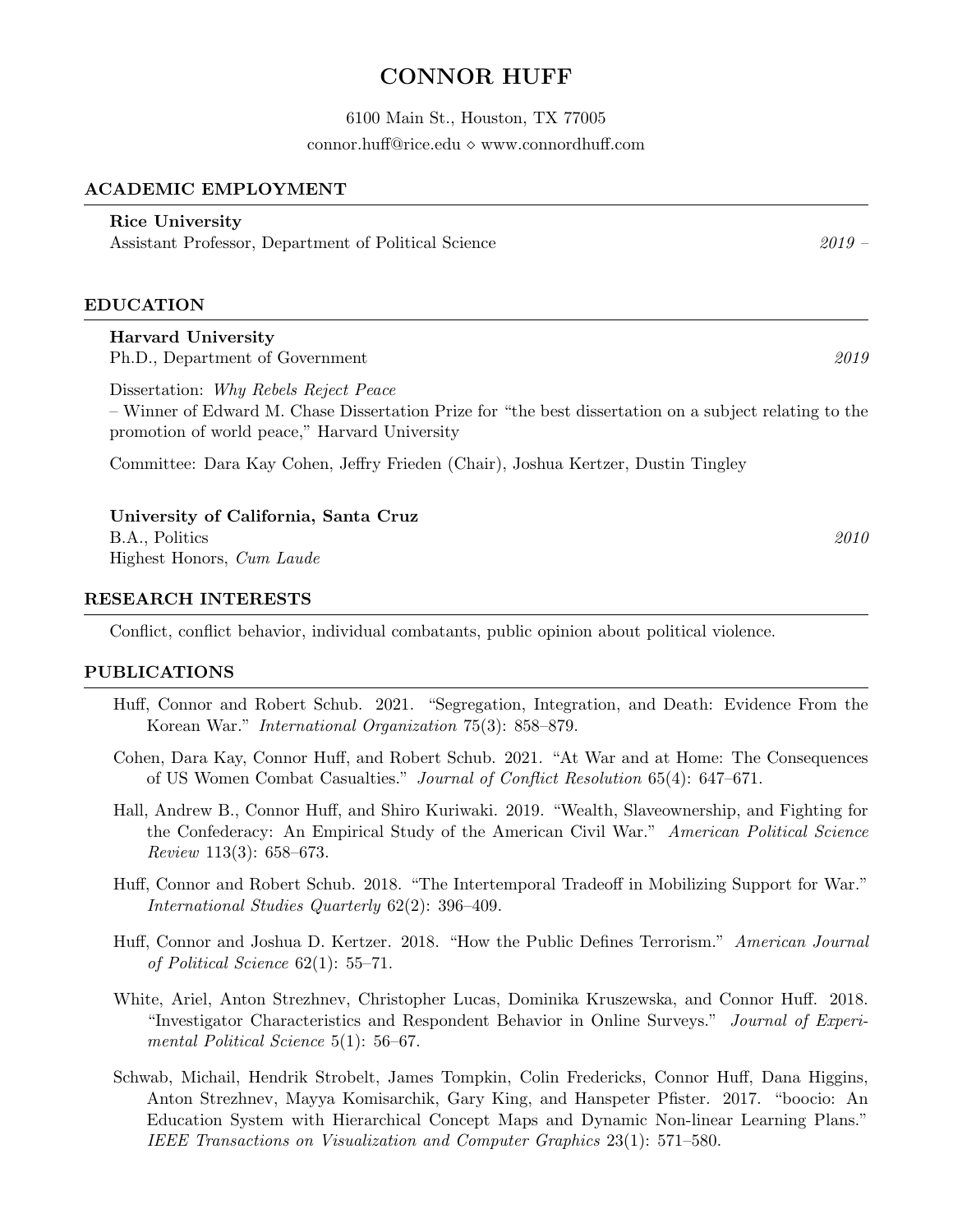- Huff, Connor and Dominika Kruszewska. 2016. "Banners, Barricades, and Bombs: The Tactical Choices of Social Movements and Public Opinion." Comparative Political Studies 49(13): 1774– 1808.
- Huff, Connor and Dustin Tingley. 2015. ""Who Are These People?" Evaluating the Demographic Characteristics and Political Preferences of MTurk Survey Respondents." Research and Politics  $2(3): 1-12.$

#### PROJECTS AND WORKING PAPERS

- Counterinsurgency Tactics, Rebel Grievances, and Who Keeps Fighting. Revise and Resubmit, American Political Science Review.
- The Cultural Legacies of the US West and Military Enlistment Behavior (with Jonathan Homola, Yui Nishimura, and Amorae Times). Proposal Accepted for Special Issue, Journal of Historical Political Economy.

The Legacies of Atrocities and Who Fights (with Soeren Henn). Under Review.

Why Rebels Reject Peace. Book Project in Progress.

The Consequences of Military Segregation (with Eric Min and Robert Schub). Book Project in Progress.

Civil War Violence and Desertion (with Livia Schubiger). Work in Progress.

Rebel Women (with Taylor Damann, Delaine Mansfield, and Margit Tavits). Work in Progress.

#### OTHER WRITING AND COMMENTARY

- Huff, Connor, and Robert Schub, "Segregation, Integration, and Battlefield Death in the Korean War," The Broadstreet Blog, May 21, 2021.
- Huff, Connor, and Joshua D. Kertzer, "People are more likely to describe a violent event as terrorism if the perpetrator is Muslim and has policy goals," The London School of Economics' USAPP– American Politics and Policy, October 20, 2017.
- Huff, Connor, and Joshua D. Kertzer, "If the gunman was Muslim, would we be talking about Las Vegas 'terrorism?'," The Washington Post: The Monkey Cage, October 4, 2017.

#### TEACHING AND ADVISING

#### Graduate Courses:

Social Scientific Thinking I. Rice University. Fall 2021.

Civil War. Rice University. Spring 2021.

#### Undergraduate Courses:

Applied Research Methods. Rice University. Fall 2021.

Civil War. Rice University. Fall 2019.

Civil War and Terrorism. Rice University. Fall 2019, Spring 2021, Spring 2022.

### Dissertation Committees:

Liana Eustacia Reyes, Political Science, Rice University, Ph.D. in Progress.

Kristin Bryant, Political Science, Rice University, Ph.D. in Progress.

Yui Nishimura, Political Science, Rice University, Ph.D. in Progress.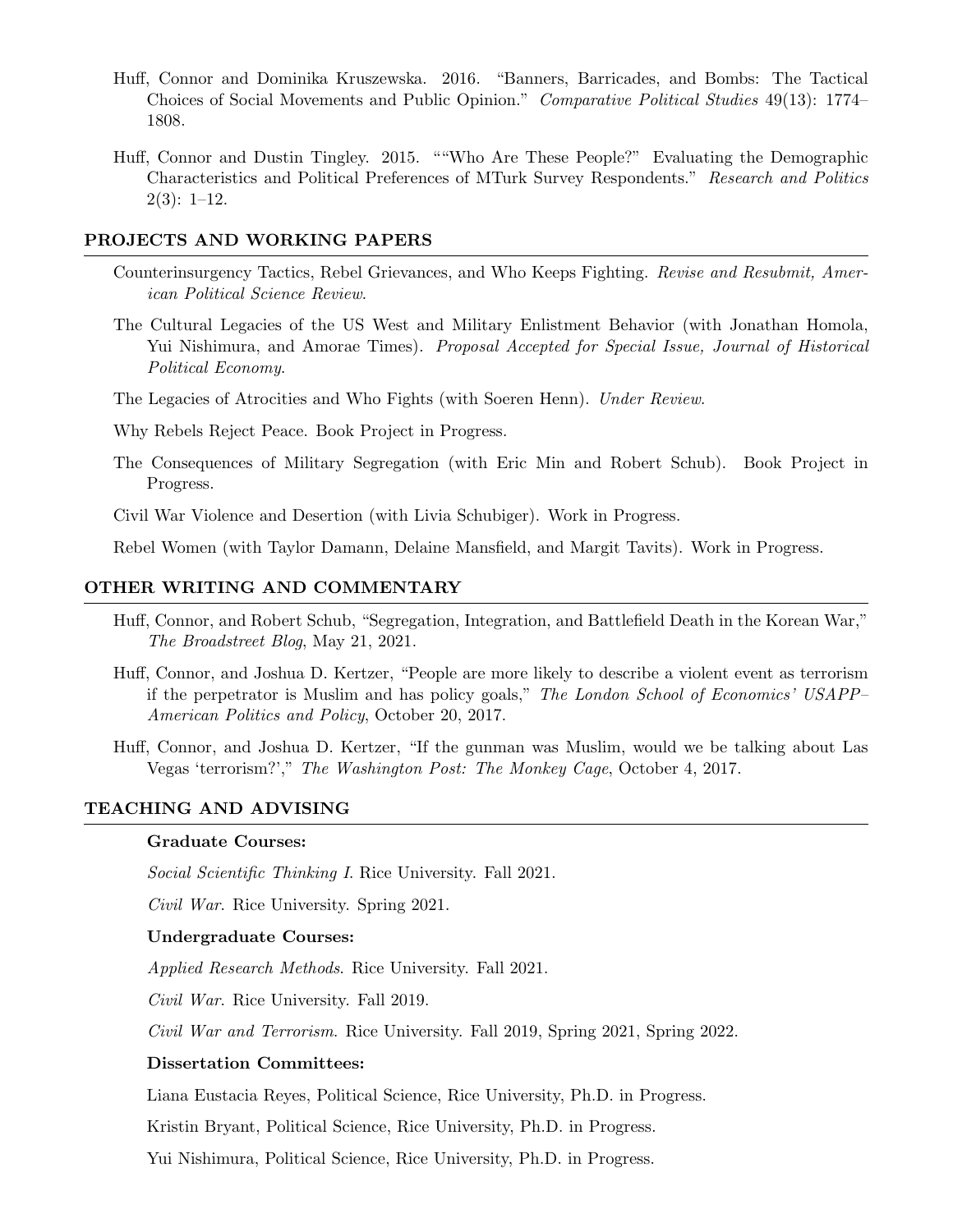Gladys Zubiria Fuentes, Political Science, Rice University, Ph.D. in Progress.

## Senior Theses:

Joseph Hubner, Political Science, Rice University, 2020-2021.

Danielle Roybal, Government, Harvard University, 2018-2019.

Edyt Dickstein, Government, Harvard University, 2016-2017.

## AWARDS AND FELLOWSHIPS

Edward M. Chase Dissertation Prize, Harvard University, 2020.

Samuel P. Huntington Doctoral Dissertation Fellowship, Harvard University, 2018-2019.

Bok Center, Certificate of Distinction in Teaching, Harvard University, Spring 2014.

## GRANTS

Creative Ventures Workshop Development Fund (with Jonathan Homola and Michelle Torres), Rice University, 2021.

Social Science Research Initiative Seed Grant, Rice University, 2021.

Weatherhead Center Dissertation Writing Grant, Harvard University, Fall 2017.

Institute for Quantitative Social Science Conference Grant (with Mayya Komisarchik, Christopher Lucas, Gabrielle Malina, Shom Mazumder, and David Romney), Harvard University, 2017.

Weatherhead Center Conference Grant (with Shiro Kuriwaki and Christopher Lucas), Harvard University, 2016.

Institute for Quantitative Social Science Conference Grant (with Shiro Kuriwaki and Christopher Lucas), Harvard University, 2016.

Center for American Political Studies Research Seed Grant (with Christopher Lucas and Ariel White), Harvard University, 2016.

Center for American Political Studies Research Seed Grant (with Christopher Lucas, Dominika Kruszewska, Anton Strezhnev, and Ariel White), Harvard University, 2016.

Institute for Quantitative Social Science Research Grant, Harvard University, 2015, 2016.

Transparency in the Social Sciences Research Grant (with Dominika Kruszewska), University of Texas at Austin, 2015.

Weatherhead Center Mid-Dissertation Grant, Harvard University, 2015.

Institute for Quantitative Social Science Research Grant Research Grant (with Christopher Lucas), Harvard University, 2014.

Weatherhead Center Research Grant (with Christopher Lucas), Harvard University, 2014.

Weatherhead Center GSA Research Grant, Harvard University, 2014.

Empirical Implications of Theoretical Models Summer Fellowship, Duke University, 2014.

## INVITED TALKS

2022: Workshop on International Politics, University of Chicago.

2021: Social Sciences Working Group, Institute for Defense Analyses.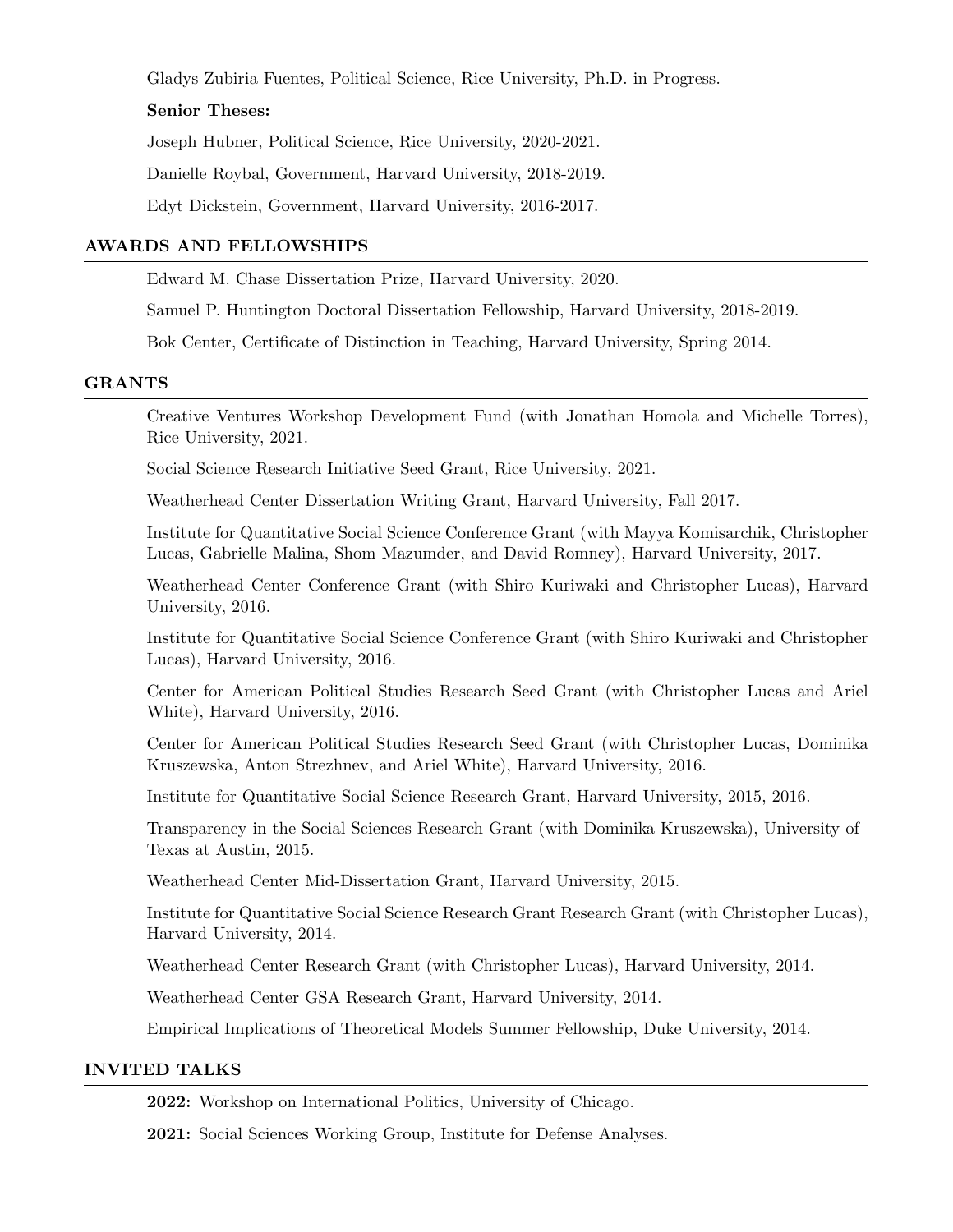2020: "IR and America's Rise" Workshop, University of Chicago.

2019: "Data Science and Conflict" Workshop, Columbia University.

2016: Department Seminar, Trinity College, Dublin.

## CONFERENCES AND PANELS ORGANIZED

Southern Workshop in Empirical Political Science, Rice University (with Jonathan Homola and Michelle Torres), 2022 (scheduled).

Beyond Extremism: Building Resilience and Engaging Communities (with Kadir Yildrim), Baker Institute for Public Policy, Rice University, 2019.

Harvard Experimental Political Science Graduate Student Conference (with Mayya Komisarchik, Christopher Lucas, Gabrielle Malina, Shom Mazumder, David Romney, and Dustin Tingley), Harvard University, 2017.

Harvard Experimental Political Science Graduate Student Conference (with Dominika Kruszewska, Shiro Kuriwaki, Christopher Lucas, and Dustin Tingley), Harvard University, 2016.

## CONFERENCE PARTICIPATION

International Studies Association Annual Meeting, 2016, 2021, 2022.

Southern Workshop in Empirical Political Science, 2019, 2020, 2021.

American Political Science Association Annual Meeting, 2018, 2019, 2021.

European Peace Science Conference, 2021.

APSA "Justice and Injustice" Mini-Conference, 2021.

Texas Triangle Workshop, 2020.

Peace Science Society Annual Meeting, 2018, 2019, 2020.

Midwestern Political Science Association Annual Meeting, 2016, 2017, 2018, 2019.

Harvard-MIT-Tufts-Yale Political Violence Conference, 2017, 2018.

Columbia-Harvard-NYU-Princeton-Yale Politics and History Conference, 2017, 2018.

Harvard Experimental Political Science Graduate Student Conference, 2016.

#### SERVICE

## Discipline:

Editorial Board Member, Global Studies Quarterly, August 2021-Present.

Co-Convener, Southern Workshop in Empirical Political Science, 2019-Present.

Reviewer: American Journal of Political Science, American Political Science Review, American Politics Research, Computers in Human Behavior, Conflict Management and Peace Science, Electoral Studies, Foreign Policy Analysis, International Interactions, International Organization, International Studies Quarterly, Journal of Conflict Resolution, Journal of Experimental Political Science, Journal of Global Security Studies, Journal of Peace Research, Journal of Politics, PLOS ONE, Political Analysis, Political Behavior, Political Psychology, Political Research Quarterly, Public Choice, Public Opinion Quarterly, Political Science Research and Methods, Quarterly Journal of Political Science, Research and Politics, Review of International Organizations, SAGE Open